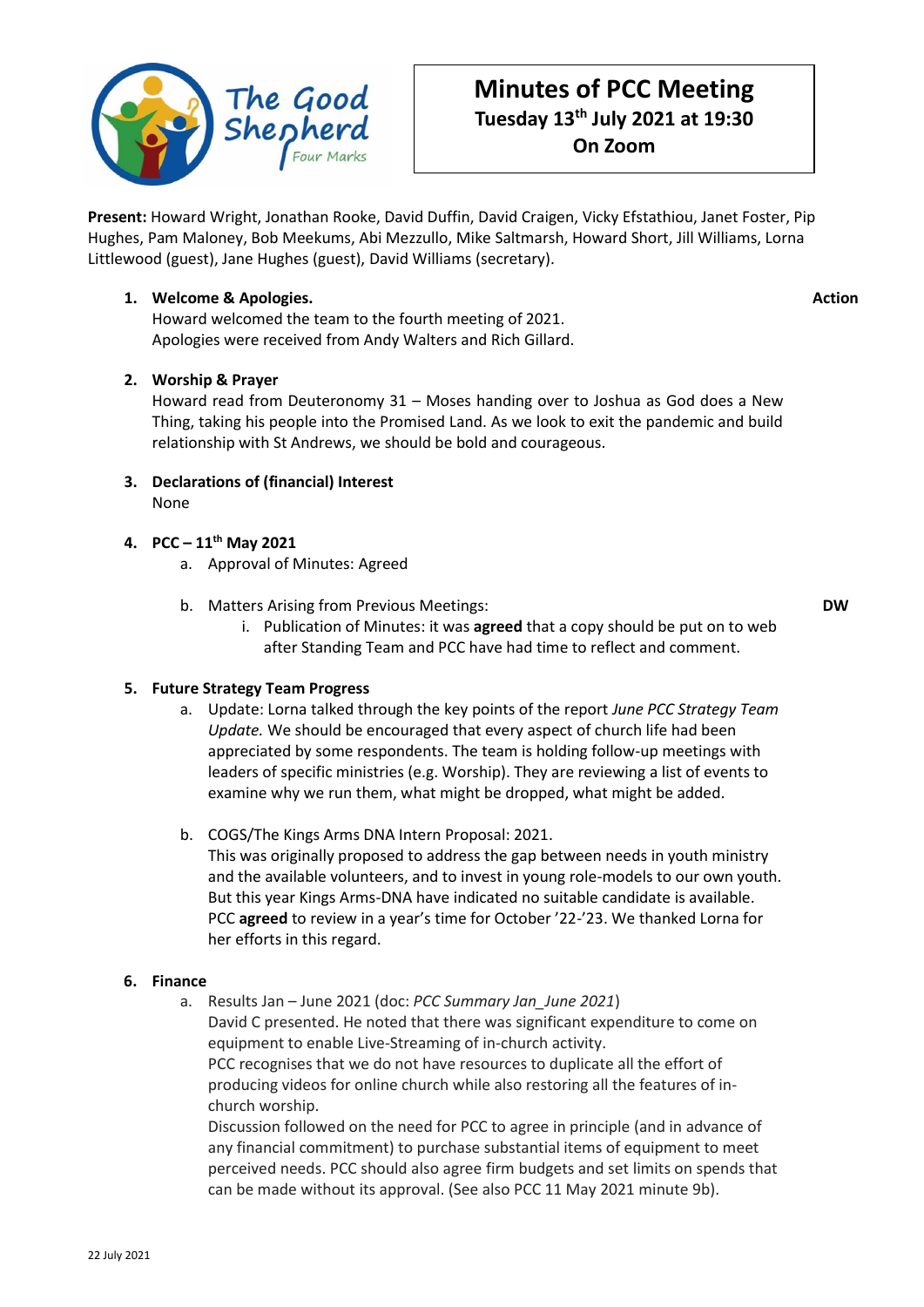- b. Financial shortfall (doc: *Finance Discussion Paper July 2021*)
	- Common Mission Fund 2021 and 2022. It was **agreed** unanimously that we should fulfil our commitment to CMF for this year. We will review the financial situation in September/October but are unlikely to be able to increase our contribution in the following year. David C to convey this decision to Diocesan Board of Finance.
	- Missions of the Month We tithe income month by month to thirteen missions: £100 at the end of the relevant month, (£200 for Karamoja) adjusted at year-end when we know our annual income. It was noted that tithing itself is not sacrosanct, and that removing this tithe would solve our short-term deficit. However, a number of members voiced opposition to dropping tithing. It was **agreed** that we would maintain our practice for this year. By 9 votes, with 7 abstentions it was **agreed** to review our practice for 2022: meanwhile the Treasurer would draft a letter to all the missions forewarning them of the possible need to reduce if not cease the practice, due to the constraint on COGS financial resources.

**Mission Team**

**DC**

**DC**

• Intern proposal and reality – see item 5b

#### **7. Diocesan Restructuring**

- a. Further contacts with St Andrews Howard had conducted morning worship there on Sunday 4<sup>th</sup> July.
- b. COGS discussion meeting, 12<sup>th</sup> July Doubts had been expressed about the very need for Deanery reorganisation. Differences of approach to Finance had been raised.

The Church warden of St Andrews had been present. She conveyed the anxiety of some in the Medstead congregation that their church's thousand-year presence and traditions might be lost.

Howard reminded everyone that discussions were still at a preliminary stage and that no actual reorganisation was likely before Easter 2022. He continues to talk with the Area Dean and clergy across the area about the proposals.

#### **8. Other Diocesan Matters**

- a. Diocesan Carbon Zero strategy (email circulated 05/06) item deferred.
- b. Protect Duty item deferred.
- c. Issues around Diocesan personnel Members were urged to pray for the situation of continuing uncertainty in the Diocese while expecting further update soon.

### **9. Other Teams**

- a. Personnel: additional team member. item deferred
- b. Building: including Kitchen update. item deferred
- c. Ministry Leaders: update from meeting  $6<sup>th</sup>$  July. item deferred
- d. Mission Team: Continuing to review the missions to which COGS sends gifts, and the sustainability of the tithing practice (see item 6b above) into 2022.